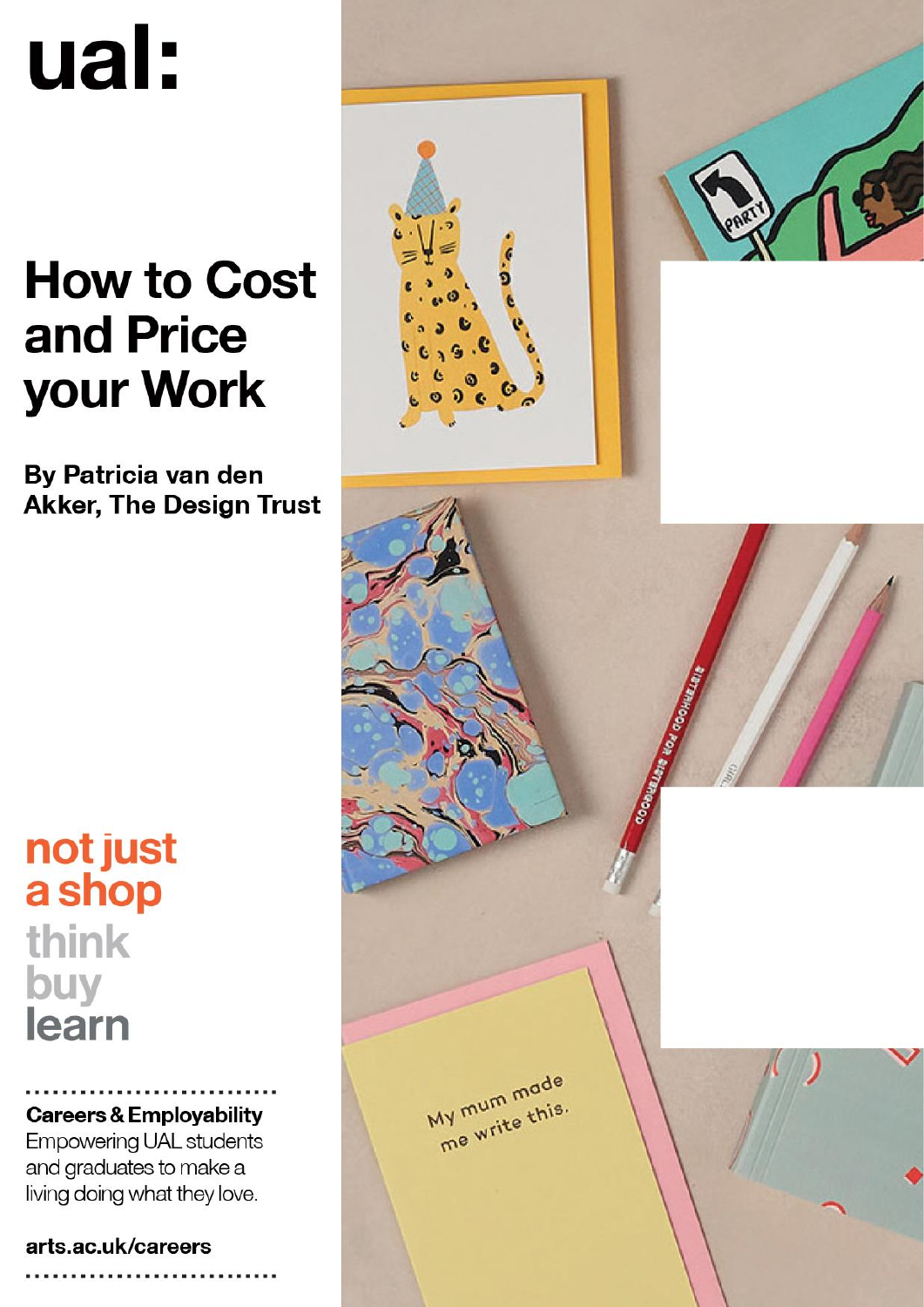Costing and pricing your products correctly is essential to the success of your business. You need to make sure that don't undersell yourself, whilst also keeping your prices realistic.

# **Common costing and pricing mistakes**

These are most common costing and pricing mistakes we see from people applying to sell their work in **not just a shop**:

## **Charging too little**

It's essential that you take all your costs into consideration when coming up with your prices. It's also good to research your competitors to see what they are charging.

## **Charging too much**

Sometimes we receive applications with prices that are just not feasible. We want you to make a good living but it's important that you research what your competitors charge and how you compare.

## **Incorrect retail price**

The retail price is what our customers pay in store. It's based on what you charge to your stockists (your wholesale price) plus the shop's mark-up (to cover costs such as rent, staff etc). Most professional retailers will have a mark-up of between 200-300%, so if you aim for a mark-up of 2.5 (or 250%) then you follow best practice.

# **How to calculate your prices**

## **Cost price**

This first step helps to determine the absolute minimum you need to cover all your costs. Knowing your cost price is important because it forms the basis of how to calculate your wholesale and retail prices, ensures that your business is viable and takes into consideration all of your expenses.

# **Step 1 - Calculate your annual overheads**.

This includes: your studio rent, insurance, telephone, internet, marketing, admin, packaging, postage etc. Basically everything that is not related to your labour or materials. Check your invoices and receipts and add all of your overheads for the year together.

**TIP:** Having a workspace increases this amount significantly, especially if you work in London. If you are able to work from a free or cheap space then your business will be profitable more quickly.

#### Example figure: £8,350 per year

#### **Step 2 - What salary do you need?**

How much money do you need to make in a year from your creative work? Be realistic here and make sure you have enough to cover your living costs.

If you have another job, take that salary into consideration too. For example, if you need to earn £23,000 a year to cover your basic living costs, but you earn £15,000 per year through a part-time job, then you only need to raise £8,000 through selling your creative work.

Don't forget to take tax and National Insurance into consideration. If your profits are above £11,000 in the UK (your personal tax allowance in 2017/18) you have to pay 20% in tax. Find out more about the tax you'll need to pay here: [www.gov.uk/income-tax-rates](http://www.gov.uk/income-tax-rates)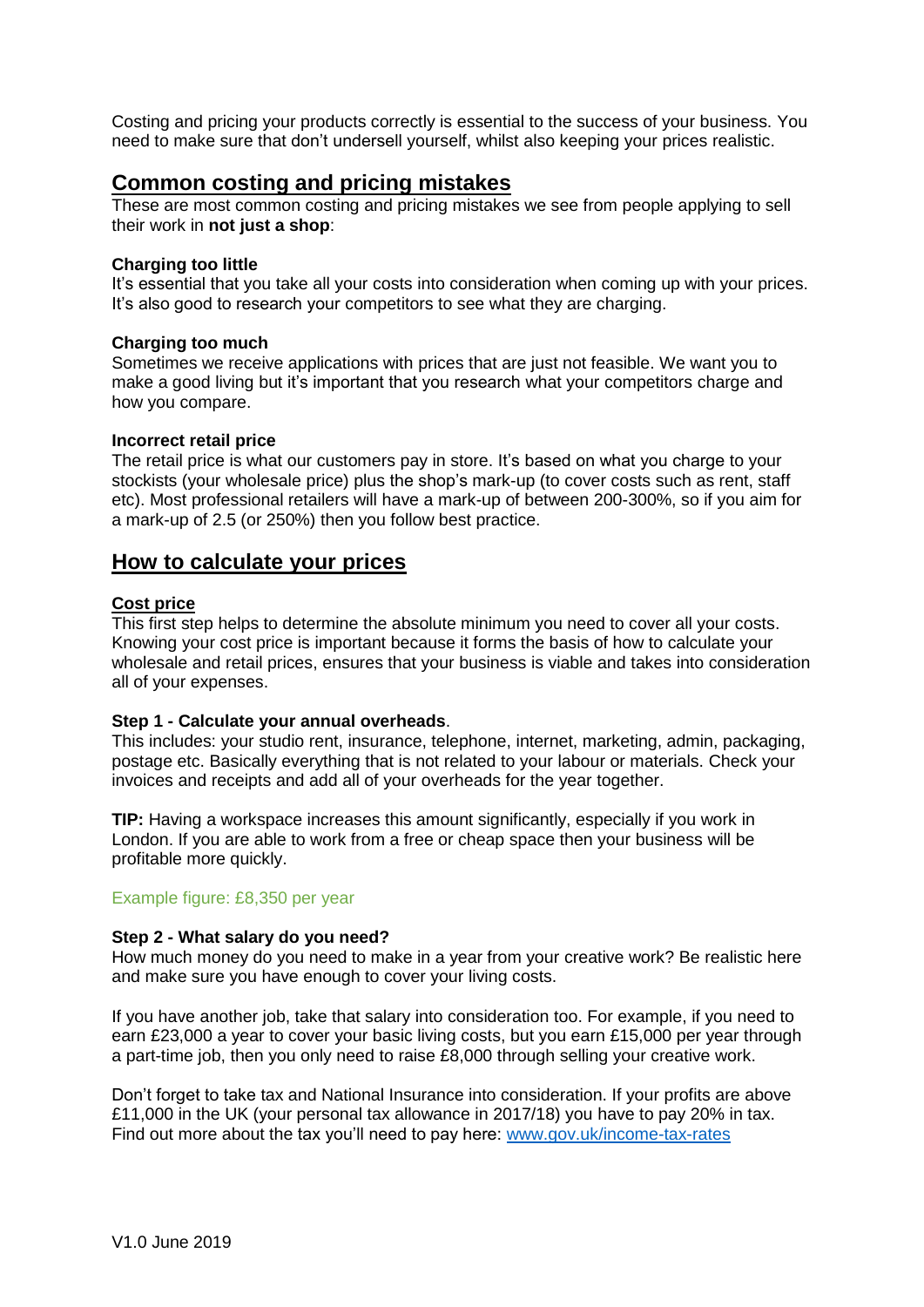**TIP:** It can be difficult to achieve your salary goals in the first few years of business, but if you don't include a realistic salary then you will never charge a professional price for your work.

#### Example figure: £8,000 per year

#### **Step 3 - Calculate your hourly rate**

You calculate your hourly rate by adding your total overheads per year (step 1) to your annual salary (step 2) and dividing it by your total billable hours for the year.

A common mistake is that people assume that they can work for 40 hours per week, 52 weeks of the year. In reality, you won't be able to charge or invoice for all of the hours you spend on your business. You'll need to spend time on other areas of your business such as marketing, finance, professional development and design. Although these other jobs contribute to your business, it's only when you make products to sell that you can generate money.

Instead of 40 hours x 52 weeks of the year, it's more realistic to think that you will produce sellable work 40% of your time, so 16 hours (2 days) per week. Multiply this by 48 weeks per year - to allow you to take Christmas off, have a summer holiday and take some sick days if needed – and the total in this example is 768 hours.

To calculate your hourly rate you'll need to add your annual overhead costs (step 1) to your salary (step 2) and then divide this to the total billable hours. In our example this would be: £8,350 + £8,000 = £16,350  $\div$  768 = £21.29 per hour.

If you're working on your business 2-days per week then you will need to generate a minimum of £340.64 each week (hourly rate x 8 hours x 2 days) just to cover your overhead and salary costs. If you earn less than this on average, then your business will be running at a loss.

#### Example figure: £21.29 per hour

#### **Step 4 - How long does it take you to produce one item?**

Don't guess this; time how long it actually takes you to assemble, package and post one item. If you normally produce in batches then use the average time (e.g. if it takes you 3 hours to create 6 products from start to finish then the average time spend is 30 minutes).

Time spent designing is already included in your non-billable time so you only need to include the time you spend making products to sell.

For this example let's say it takes 1 hour 45minutes to make one item. To calculate the cost, multiply your hourly rate from step 3 (£21.29) by  $1.75 = \text{\textsterling}37.25$ 

Example figure: £37.25 per item for labour

#### **Step 5 – What are your material costs?**

Look at your receipts to calculate how much it costs you in materials to produce one item. Don't forget to include packaging materials too. If you create work in batches, divide the overall material cost by the number of products you create to calculate the cost for one.

It can be tempting to choose cheaper materials to keep costs down, but consider your choices. For example, cheap zips can break easily so investing in good quality ones could increase the appeal of a product and reduce faults and returns.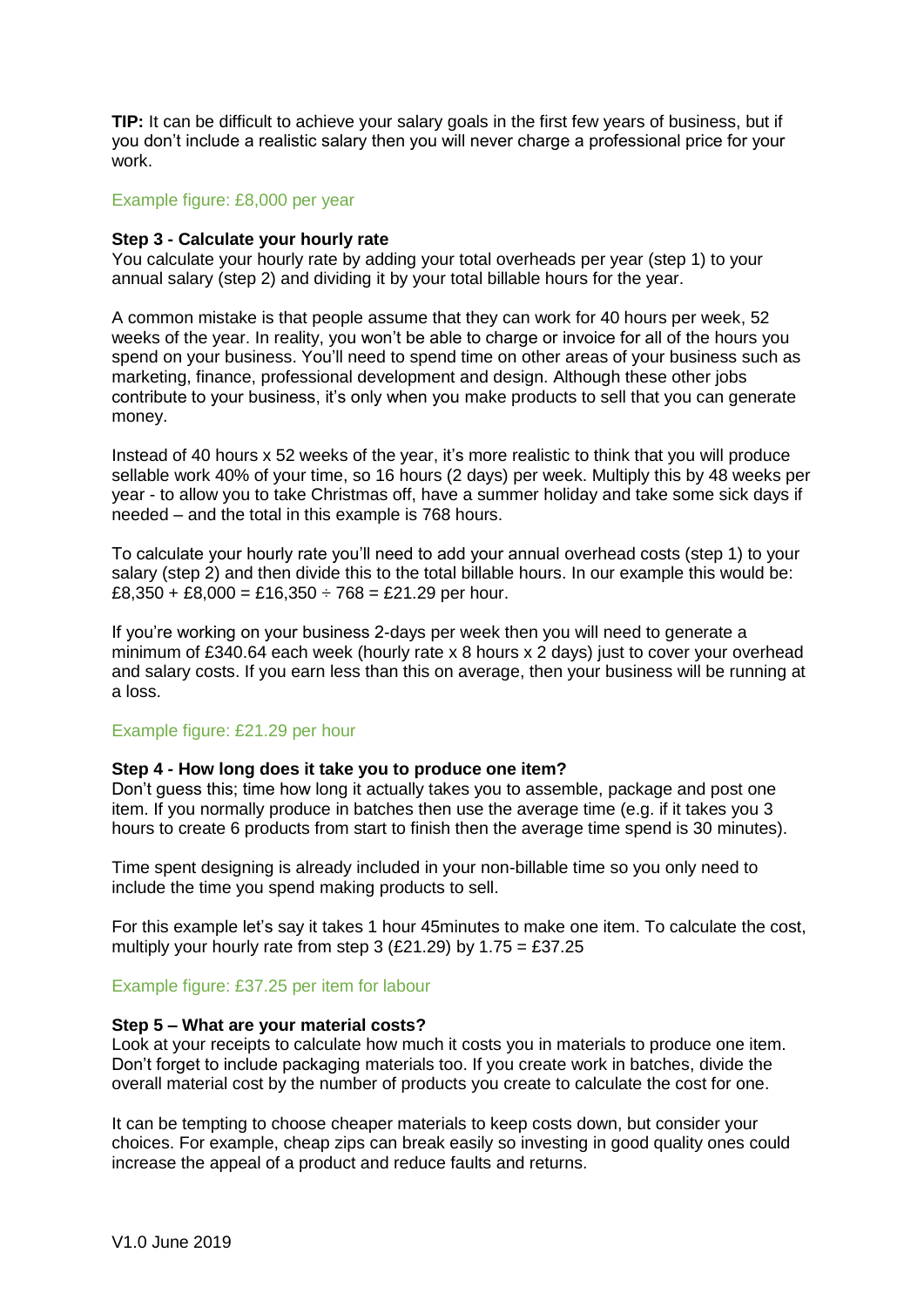#### Example figure: £12.50 per item for materials

#### **Step 6 - Add contingency**

Adding a small contingency will help you when things don't go as planned or customers want a discount. It's good practice to add 10%.

#### **Step 7 - Calculate your final cost price**

Take your number from step 4, then add your material cost from step 5 and 10% contingency.

In our example this is  $£37.25 + £12.50 \times 110\% = £54.73.$ 

This is your cost price, with all costs taken into consideration. However, this is not the price that you sell it to your customers, stockists or **not just a shop** for. Now you have your cost price, you can use it to calculate your wholesale and retail prices.

#### Example figure: £54.73 cost price per item

#### **What are cost, wholesale and retail prices?**

The cost price is what it costs you to produce one product. If you sell all the products that you create then you would in theory cover all your business costs including: your overheads, your materials and your time.

If you are also selling your products to shops, galleries etc. then you need to calculate your wholesale price and recommended retail prices too.

#### **Wholesale price**

This is what you sell your products to retailers for. Normally this would be around twice your cost price. In our example we'll round this down from £109.46 (2 x £54.73) to a more appealing £99.

It's your business so you have some flexibility in terms of how much you mark-up your products. Just remember that if you undercharge, you won't make a profit.

If your cost price is over £100 then add less than double to create the wholesale price e.g. if your cost price for a large painting is £750 then your wholesale price might be around £1,000.

Example figure: £99 wholesale price per item

#### **Retail price**

The retail price is what customers pay to buy your product in a shop. It's made up of your wholesale price with the retailer's mark-up added on. This varies depending on the shop, but most retailers have a mark-up of between 200% and 300%. An acceptable retail price is your wholesale price multiplied by 2.5 so if your wholesale price is £99, your retail price would be £249.

If you do choose to work with retailers, it's important that you sell products through your own website or online marketplaces (such as Etsy and Not On The High Street) for your retail price too. If your product is for sale for £249 in **not just a shop**, it should be the same price on your own website. If you undercut the retailers selling your work, they will struggle to sell your products and their buyers will stop working with you.

Example figure: £249 retail price per item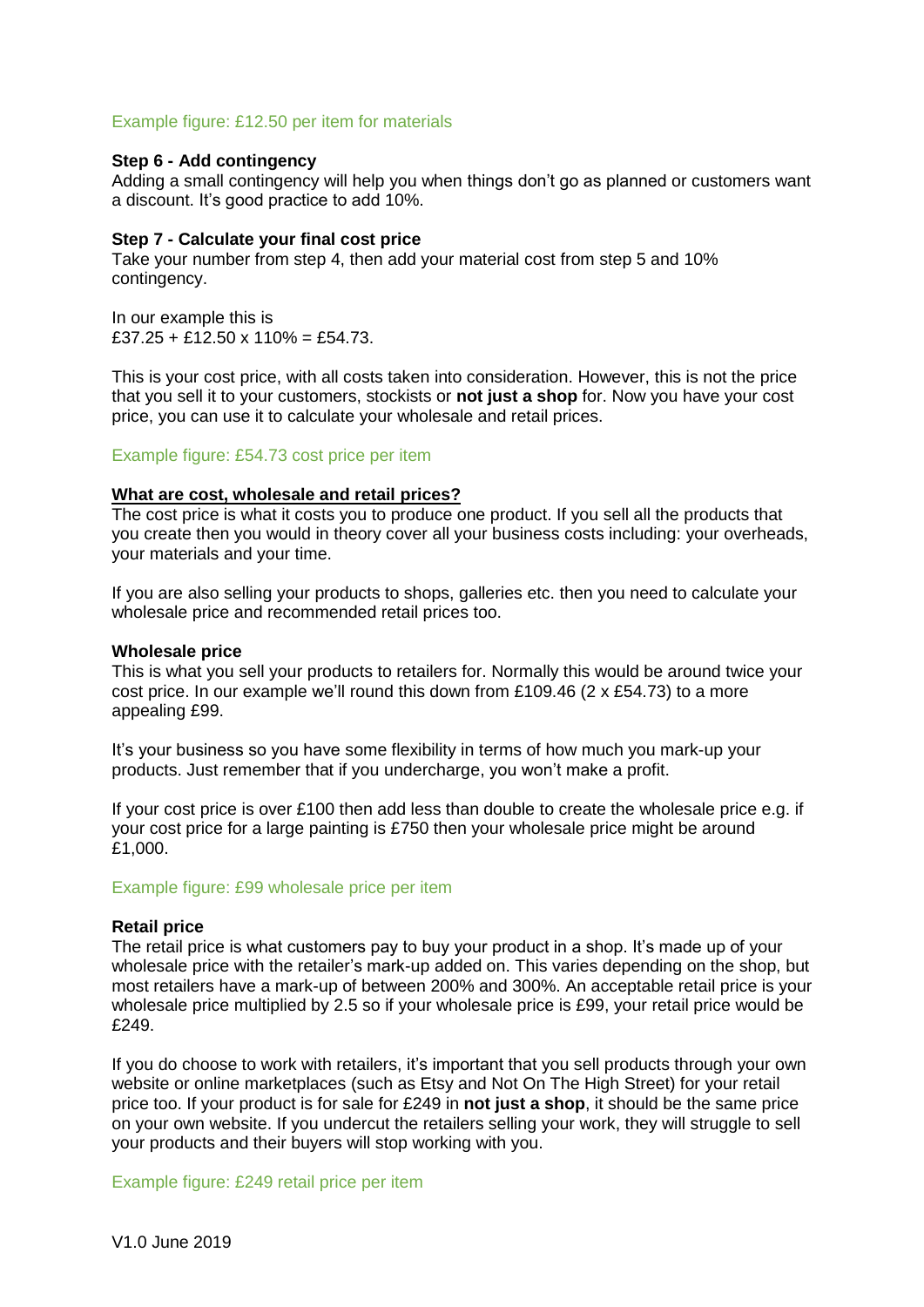# **Consumer price**

If you want to sell your products directly to customers only - and have no plans to work with retailers - you can sell them for slightly less. If you're at the beginning of your career and not yet established, adding 50-100% to your wholesale price should give you an acceptable consumer price. Do your research and explore what similar products are selling for to help you to decide on your figures. Note that this is the price that you charge if you only want to sell to customers directly through your own website or at events.

# **Pricing terms**

| <b>Term</b>         | What is it?          | How to calculate?            | <b>Example</b>       |
|---------------------|----------------------|------------------------------|----------------------|
| Cost price          | How much it costs    | Use the 7 step calculation   | £35                  |
|                     | you to produce one   | and include all costs        |                      |
|                     | item, covering all   | including your overheads,    |                      |
|                     | your costs.          | your hours and materials.    |                      |
| Wholesale price     | The price you        | Normally around 2 x your     | $2x \cos t$ price =  |
|                     | charge a retailer to | cost price, unless you are   | £70                  |
|                     | buy your product.    | very new. If above £100      |                      |
|                     |                      | multiply by less.            |                      |
| <b>Retail price</b> | The price customers  | Normally between 200 -       | 2 - 3 x wholesale    |
|                     | pay to buy your      | 300% of your wholesale       | price $=$ £140 -     |
|                     | products (online or  | price.                       | £210, so probably    |
|                     | in a shop).          |                              | £175                 |
| Consumer price      | The price you sell   | Normally 150-200% of         | $1.5 - 2x$ wholesale |
|                     | your products to     | your wholesale price. If     | price = £105 -       |
|                     | customers for if you | you are working with         | £150, so probably    |
|                     | don't want to work   | retailers too make sure      | £125                 |
|                     | with retailers.      | you stick your retail price. |                      |

# **What to do if your costs are too high?**

Going through the calculations above may highlight that you should be charging much more for your products. However, it's important that you strike a balance between earning a fair wage and keeping your prices low enough that they will appeal to customers.

If you think your price calculations are too high, consider doing the following:

- Get quicker at making your products this can be achieved through practice, batch production or focussing your time better.
- Reduce your overheads if you have an expensive studio space, consider finding somewhere smaller or working from home until you're more established.
- Sell more products spend time on targeted marketing in order to achieve more sales.
- Make sure your salary expectations are realistic you shouldn't expect to earn the same as an established creative when you're starting out. Do research to help you to set a realistic salary for yourself. You might also need to find an additional part-time or freelance job to cover some of your costs.

# **Find your niche**

Are you competing with the high street? If you are making products that are readily sold in mainstream shops, you will struggle to sell them for a good price. Mass produced products will always be cheaper to manufacture, so your products will always be more expensive.

Functional and gift items also tend to have a ceiling in terms of what people are willing to pay for them. Most consumers have a specific budget in mind when they purchase products such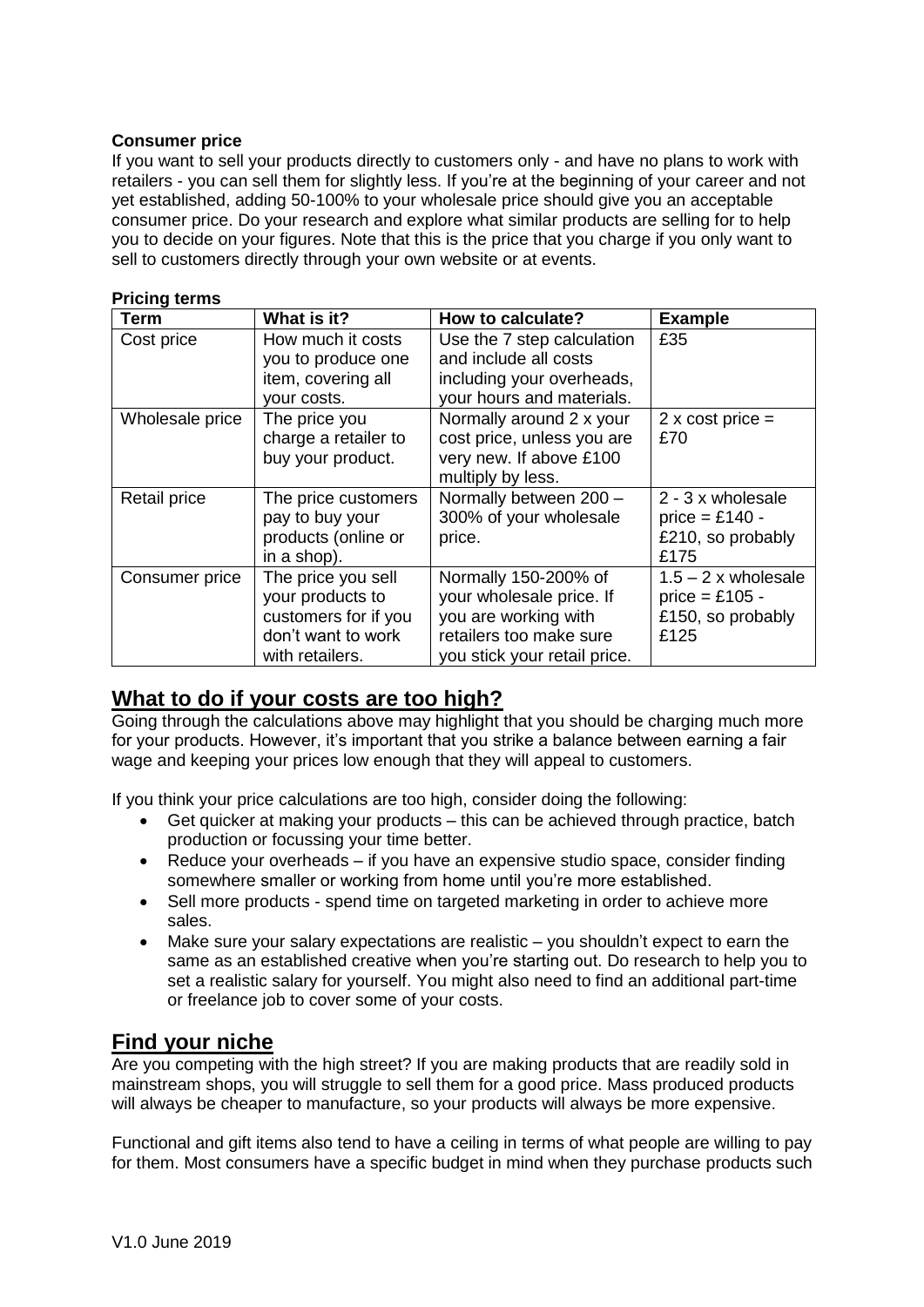as mugs and notebooks - so it can be difficult to charge more than that. It's better to focus your efforts on producing unique products that people are prepared to pay a little extra for.

Think about who your ideal customers are and develop products based on what they want. What might they be prepared to pay extra for and how can you add value without increasing your costs? Ways to increase perceived value include:

- Developing a branded box to present your jewellery in
- Providing a simple but good-looking frame for your prints
- Creating a larger/more unique cushion shape than those that are readily available on the high street
- Using unusual materials and craft manufacturing techniques to help your products stand out next to mass manufactured ones.

## **Unique selling point**

Having a strong brand is much more than coming up with a memorable business name and logo. Think about your unique selling point (USP); what makes your products different from all of the other ones for sale?

- Are your products handmade, recycled, organic or Fairtrade?
- Are they made from innovative materials or created using traditional craft or digital manufacturing techniques?
- Are they limited edition or is each one is unique?
- Do you offer a bespoke service?

Once you've settled on your USP, use it to develop your brand and sell your products. Talk about it on your website, your product labels and when you're talking to stockists or customers. If you continually tell the same story it will help you to develop a strong brand and your products will start to be known for their USP.

#### **Know your market**

It's important that you have a target market (customer base) for your products. Who will buy your products? How old are they, where do they live, and what interests do they have? Keep these customers in mind at all times; create work that will appeal to them and try to sell your products in places where they shop. Come up with a list of dream retailers and approach them with your products.

Start to build your own customer base too. If you sell your work at events, encourage people to sign up for your newsletter and follow you on social media. Build a relationship with them by sending out regular emails. The journey from seeing a product to buying it can take a while - especially if you're selling something expensive - so it's important you remain on their radar.

# **Registering with HMRC**

If you're self-employed and running a business in the UK you must register with HMRC as soon as you earn more than £1,000 in a tax year. You will need to register as a sole trader, keep your invoices and receipts, fill in an annual tax return, and pay any required taxes and National Insurance. You can find more details on the HMRC website here: [www.gov.uk/set](http://www.gov.uk/set-up-business)[up-business](http://www.gov.uk/set-up-business)

VAT is a tax (it stands for Value Added Tax) that is charged by most businesses on top of what they charge for their products or services. Every quarter they calculate exactly how much VAT they charged and how much they paid out, and then offset these figures against each other. This means that you either pay HMRC the VAT or get paid some of it back.